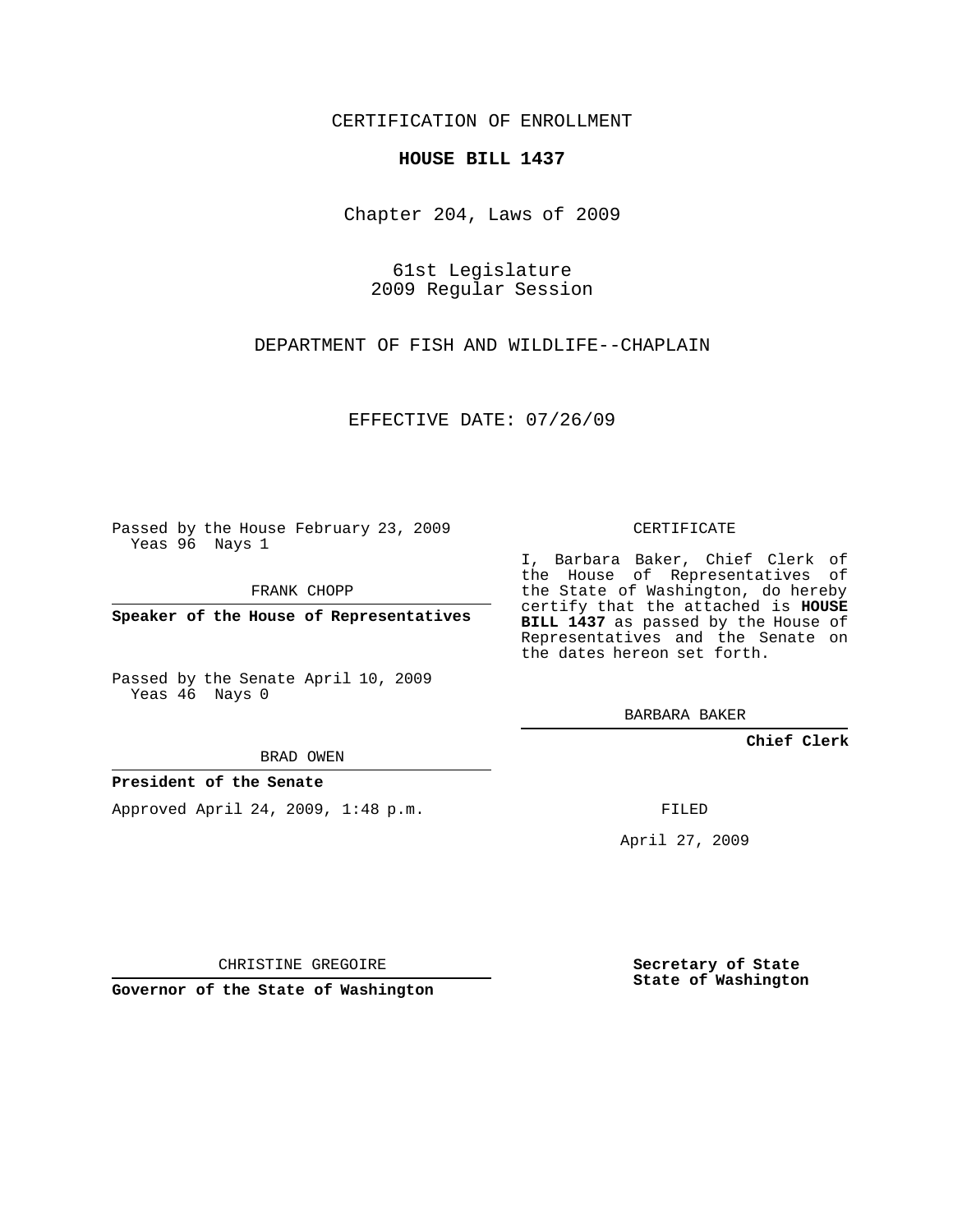# **HOUSE BILL 1437** \_\_\_\_\_\_\_\_\_\_\_\_\_\_\_\_\_\_\_\_\_\_\_\_\_\_\_\_\_\_\_\_\_\_\_\_\_\_\_\_\_\_\_\_\_

\_\_\_\_\_\_\_\_\_\_\_\_\_\_\_\_\_\_\_\_\_\_\_\_\_\_\_\_\_\_\_\_\_\_\_\_\_\_\_\_\_\_\_\_\_

Passed Legislature - 2009 Regular Session

## **State of Washington 61st Legislature 2009 Regular Session**

**By** Representatives Dammeier, O'Brien, Pearson, Chandler, Miloscia, Haler, Armstrong, Morrell, Green, Kessler, Kristiansen, and Smith

Read first time 01/21/09. Referred to Committee on Agriculture & Natural Resources.

 AN ACT Relating to a volunteer chaplain for the department of fish and wildlife; and amending RCW 77.15.075 and 41.22.020.

BE IT ENACTED BY THE LEGISLATURE OF THE STATE OF WASHINGTON:

 **Sec. 1.** RCW 77.15.075 and 2003 c 388 s 3 are each amended to read as follows:

 (1) Fish and wildlife officers and ex officio fish and wildlife officers shall enforce this title, rules of the department, and other statutes as prescribed by the legislature. Fish and wildlife officers who are not ex officio officers shall have and exercise, throughout the state, such police powers and duties as are vested in sheriffs and peace officers generally. An applicant for a fish and wildlife officer position must be a citizen of the United States of America who can read and write the English language. All fish and wildlife officers employed after June 13, 2002, must successfully complete the basic law enforcement academy course, known as the basic course, sponsored by the criminal justice training commission, or the basic law enforcement equivalency certification, known as the equivalency course, provided by the criminal justice training commission. All officers employed on June 13, 2002, must have successfully completed the basic course, the